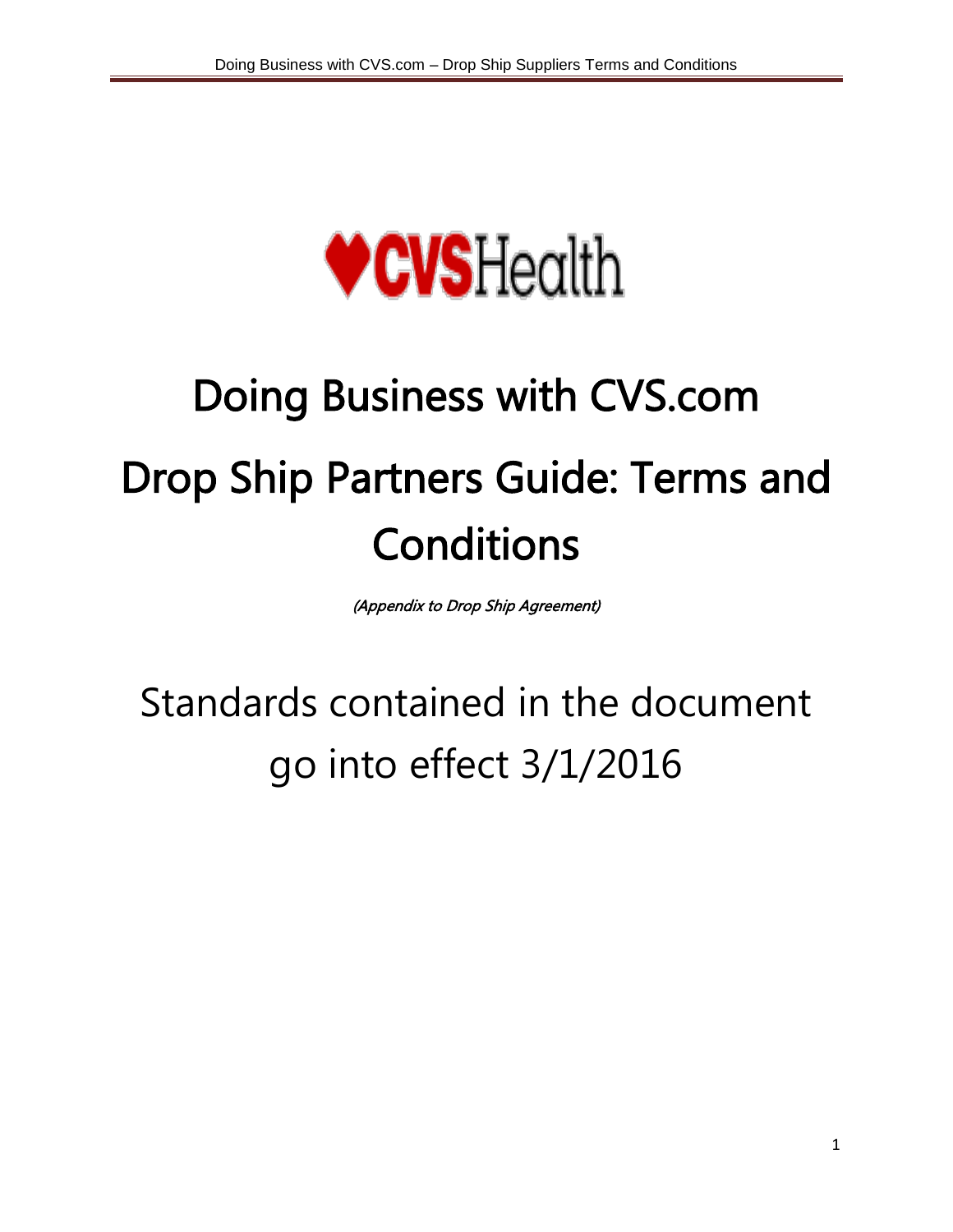| <b>No</b>      | <b>Details</b>                                                                                                                                                                  | Page No        |
|----------------|---------------------------------------------------------------------------------------------------------------------------------------------------------------------------------|----------------|
| $\mathbf{1}$   | Overview                                                                                                                                                                        | 3              |
| $\overline{2}$ | Connecting with Commerce Hub                                                                                                                                                    | 3              |
| $\overline{3}$ | Inventory<br>3.1 In Stock Rate<br>3.2 Inventory Feed<br>3.3 Discontinued Items<br>3.4 Out of Stock Items                                                                        | 3              |
| $\overline{4}$ | Order Fulfillment<br>4.1 PO Acknowledgement<br>4.2 Order Shipment & Cancellation<br>4.3 Order Packaging & Label Requirement<br>4.4 Packing Slip<br>4.5 Freight Terms & Carriers | 4, 5           |
| 5              | Returns                                                                                                                                                                         | 6              |
| 6              | Web Content<br>6.1 Item Set UP<br>6.2 Web Content<br>6.3 Image Requirement                                                                                                      | $\overline{7}$ |
| $\overline{7}$ | Sku Maintenance<br>7.1 Cost Change Process<br>7.2 Product Content & Image Changes                                                                                               | $\overline{7}$ |
| 8              | <b>Product Recalls</b>                                                                                                                                                          | $\overline{7}$ |
| 9              | Exhibits                                                                                                                                                                        | 8              |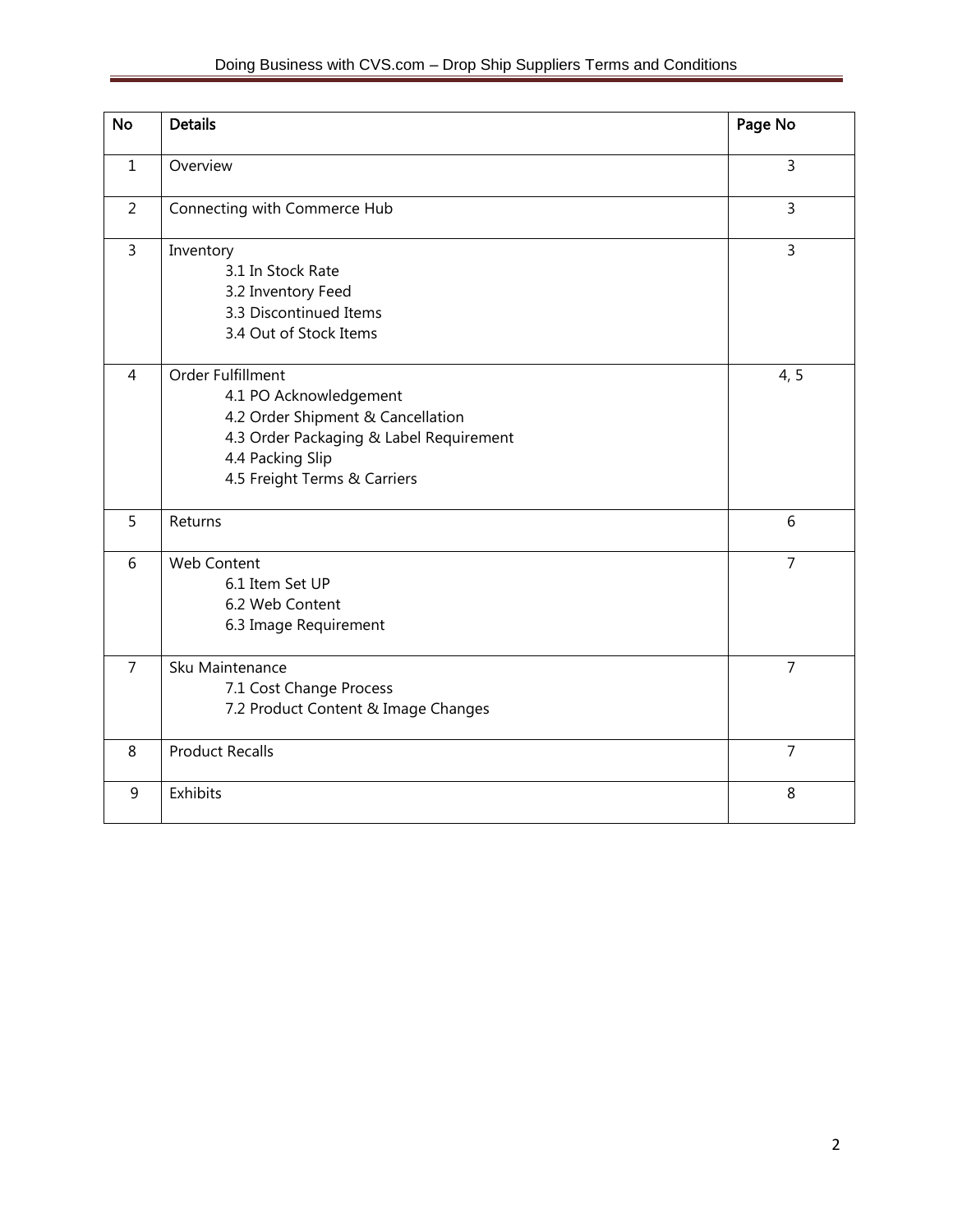#### 1. Overview

Suppliers that intend to do business with CVS.com as drop shippers will need to comply with the terms and conditions specified in this guide. This guide should be used in conjunction with the terms and conditions detailed in the Drop Ship Agreement, CVS Supplier Policy and other policies listed on [www.cvssuppliers.com.](http://www.cvssuppliers.com/) Any exceptions to this guide should be requested in writing by emailing [DCVendorInquiries@cvscaremark.com.](mailto:DCVendorInquiries@cvscaremark.com) A CVS representative will review the request and reach out to you within 3 business days of receiving the request.

#### 2. Connecting with Commerce Hub

The Supplier agrees to connect with CVS's drop ship partner, Commerce Hub to enable drop shipment. The Supplier will be required to sign an agreement with Commerce Hub and pay the necessary set up and transaction fees as per the attached supplier guide (Exhibit 1). The Supplier will be responsible for ensuring integration with Commerce Hub is complete in a timely manner in time for assortment launch.

#### 3. Inventory

#### The Supplier shall:

- Maintain an in-stock rate of at least 98% at any point in time for products supplied through CVS.com
- Update inventory in Commerce Hub through a feed in the format required by Commerce Hub 7 days a week. The feed must contain ONLY items agreed upon with CVS as being a part of the CVS.com online assortment. The CVS approved items will be communicated to the vendor prior to launch.
	- o *Discontinued Items*: Should be identified on the Inventory Summary Report 30 days prior to the discontinuation. The supplier shall remove these discontinued items from the Inventory feed 30 days after notifying CVS.
	- $\circ$  *Out of Stocks*. Supplier shall indicate "0" inventory for items that are out of stock in the feed and provide visibility into dates the items are expected to be back in stock. No item shall be marked out of stock for any reason other than genuine out of stock scenarios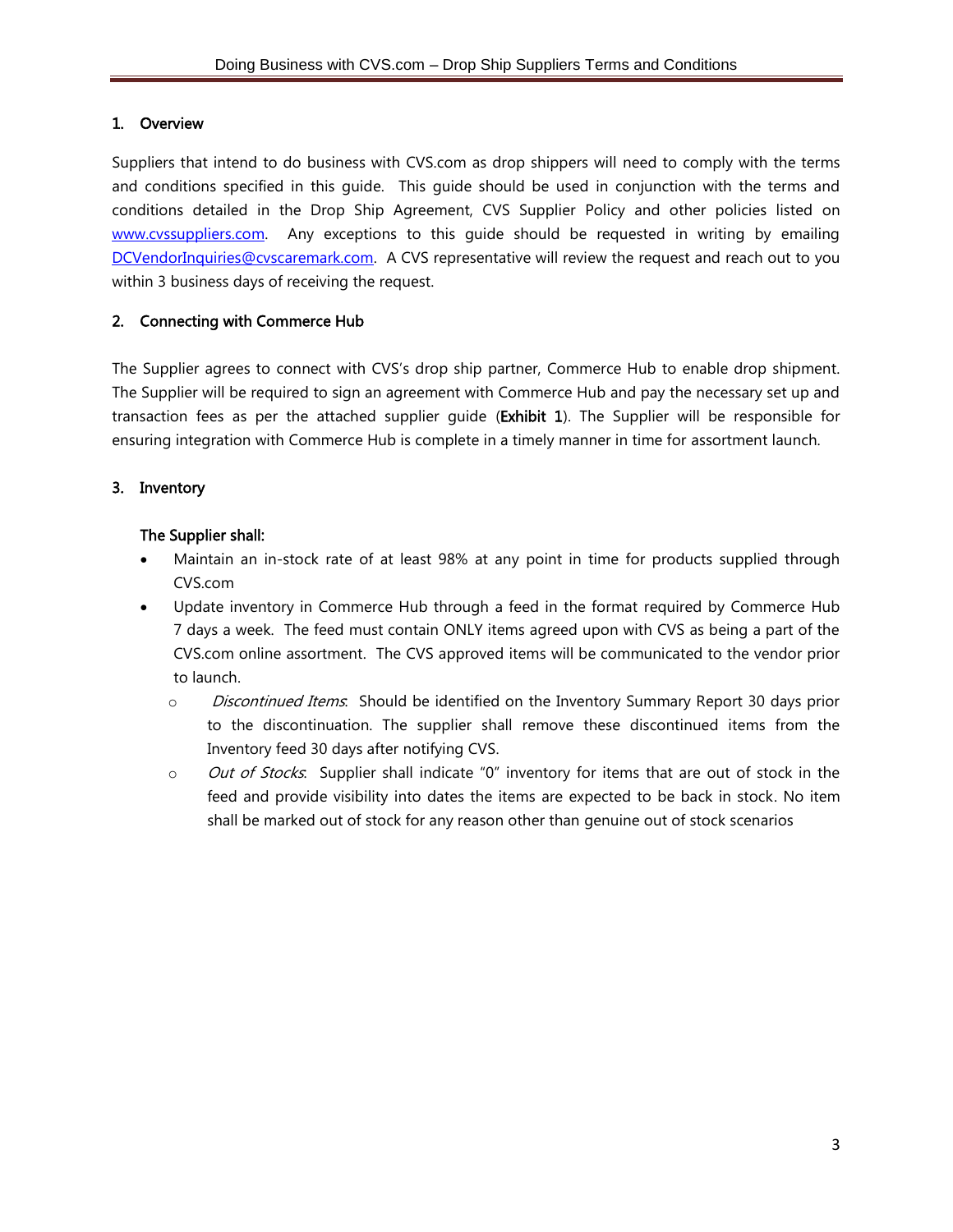#### 4. Order Fulfillment:

#### 4.1. PO Acknowledgement

CVS orders will be transmitted to Supplier through a PO via Commerce Hub. Supplier shall confirm the PO as follows:

- *Browser Based Connection*: Supplier shall access orders on a real time basis but at least two times daily 7 days a week (12 pm and 5 pm local time) and acknowledge the PO. PO acknowledgement is defined as supplier downloading the packing slip.
- Standard Connection: PO acknowledgement will be generated systemically and transmitted through Commerce Hub in accordance with the terms of integration.

#### 4.2. Order Shipment or Cancellation:

- Suppliers shall follow a policy to "Fill or Kill at the Order Line Level
- Suppliers shall ensure that the orders/lines are confirmed for shipment or cancelled within 24 hours of the PO being made available to the vendor through Commerce Hub. In case of shipments, the products must show updated status –pick up by carrier, scans etc within 24 hours of receipt of a PO. Hours of operation apply to all 7 days in a week.
- We have implemented **2 day business shipping** nationwide across our fulfillment channels for all orders. To support this for our drop ship program, our expectation would be:
	- All orders **received by 12 pm EST** (Cut off time) will be required to be **processed and shipped same day**. However, please make every effort where possible to ship orders same day even if received after cut off
		- o For example: Orders placed by cut off time Monday will be shipped out by UPS same night (based on UPS pick up time). UPS will deliver this order to customer by Wednesday End of Day. Orders placed by cut off time Thursday will be shipped out by UPS same night (based on UPS pick up time). UPS will deliver this order to customer by Monday End of Day
	- All orders **received after 12 pm EST** will need to be processed and made available to ship by UPS no later than the next scheduled possible pick up (same day or next day)
	- If you are connected through a "Browser" with Commerce Hub, you would be required to ensure that orders are retrieved in a timely manner as often as possible in the day but at a minimum 2 times daily: 12 pm EST and 5 pm EST
		- o Package tracking numbers will be made available and uploaded into Commerce Hub daily
	- o Supplier shall cancel an order based on a request from the CVS Customer Care team if items have not already been shipped within 24 hours of order being received by Supplier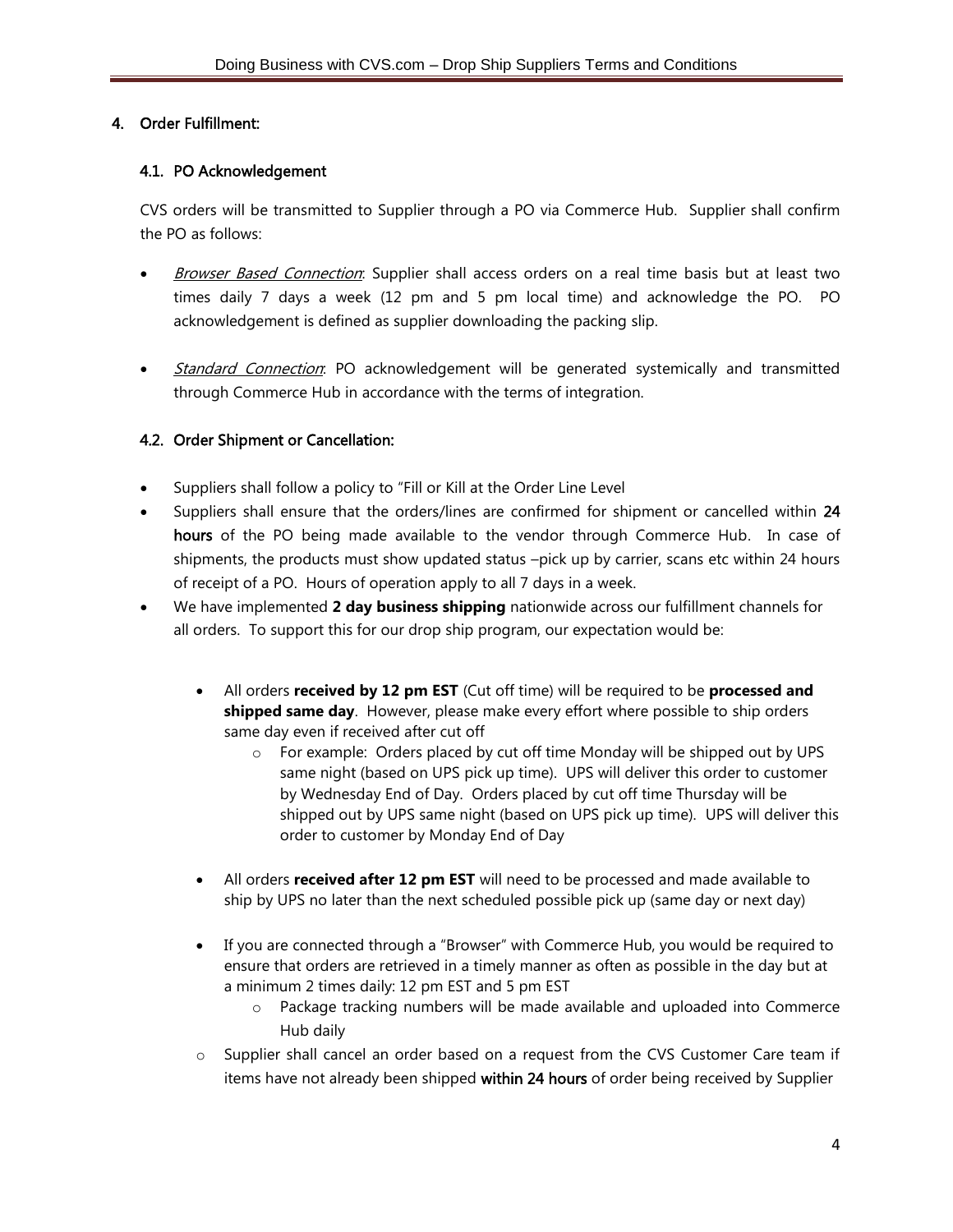#### 4.3. Order Packaging/Label Requirements:

Supplier will ensure the packaging procedures listed below are followed:

- Select proper box size for the delivery. Use smallest size required to safely transport the items
- Boxes should not have Supplier logos, contact information or promotional materials included
- Ensure that the boxes do not have any labels or information affixed that identifies contents of the package except when required by law
- Pack items with care. Be sure to fill empty space with packing material (green pillow fill; bubble wrap should not be used)
- Ensure that the packing slip is included with the shipment inside the box. The packing slip should meet CVS standards
- All custom packing slips need prior CVS approval.
- **Ensure that the correct items are included match CVS item**  $#$  **in the order with the UPC and item** description
- Do not overload a carton. If required use multiple cartons to distribute the weight evenly across cartons. Label with appropriate multi carton decals
- All liquids should be taped and bagged (including laundry detergent)
- All products with removable lids must be taped
- All repellants, insecticides and other similar items MUST be sealed in a zip lock bag
- The following products MUST be bubble wrapped: Glass, Powdered Make Up, Canned Goods

#### 4.4. Packing Slip:

 A CVS approved packing slip must be included in every shipment. The packing slip must follow the guidelines in the attached document/guide (Exhibit 2). Any exceptions to the packing slip will need to be approved in writing by CVS. For exception approvals please email **[DCVendorInquiries@cvscaremark.com.](mailto:DCVendorInquiries@cvscaremark.com)** 

#### 4.5. Freight Terms and Carriers

- CVS and Supplier shall operate under a "Collect Freight Model". Product costs shall exclude freight rates.
- CVS will provide Supplier with a UPS sub account number to be used by supplier for shipment. Supplier shall provide the necessary information required to create the UPS account number by completing UPS Set up Form
- All Suppliers shall ship based on the shipping method specified on the P.O.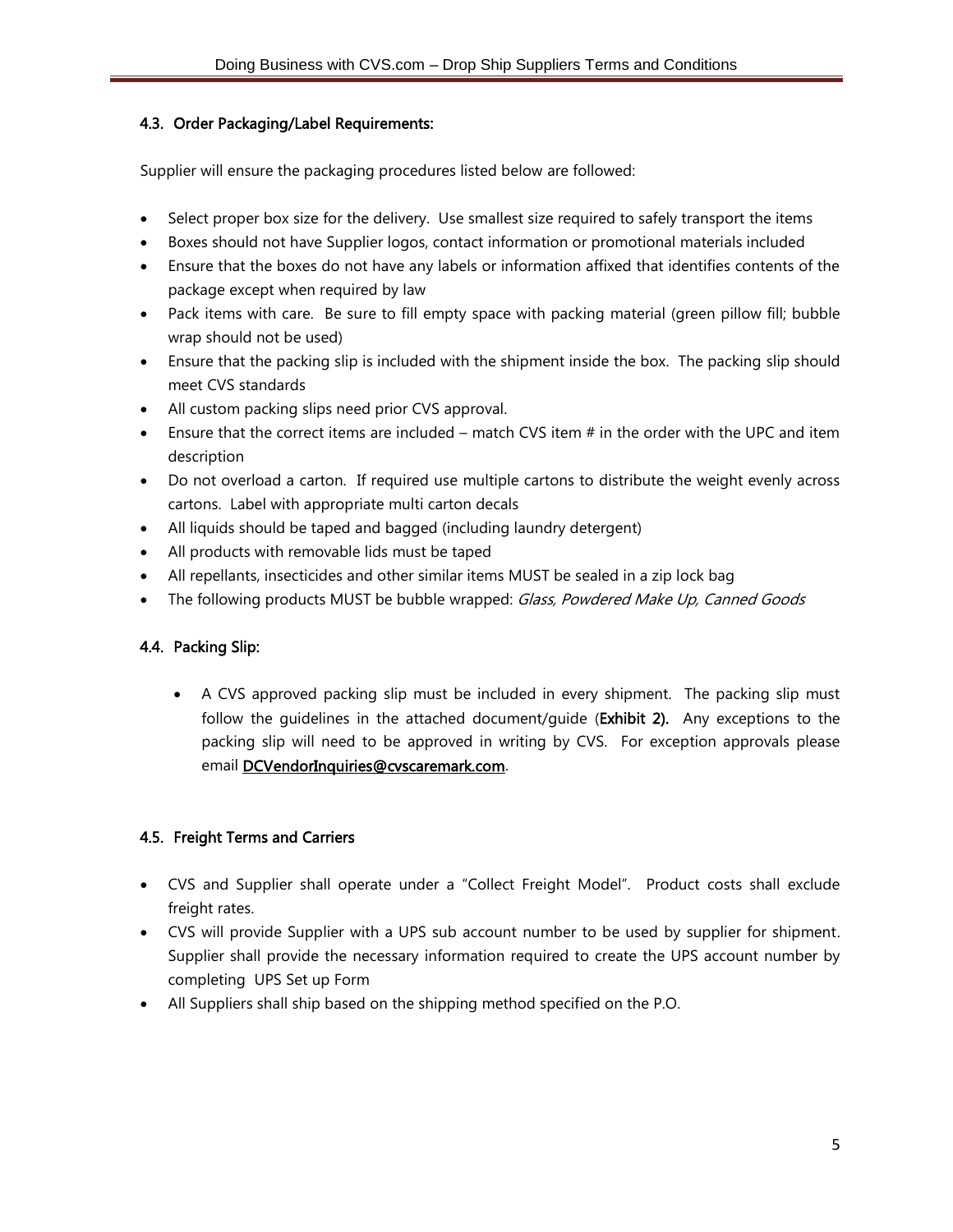#### 5. Returns

In lieu of customer returns and damages, CVS will deduct a 3% allowance at the end of each quarter. In an extenuating circumstance, CVS reserves the right to true up for returns that exceed 3%

#### 6. Web Content

#### 6.1. Item Set up

 Supplier will be responsible for providing timely and accurate information to complete the product set up in CVS PIM systems. This includes all the information required in the consolidated assortment template provided as a part of the Supplier package including UPCs, Dimensions, Item Numbers, etc

#### 6.2. Web Content

- Web Product Content includes the product information including product titles, descriptions, images and other content required to display products online. The web content needs to meet the requirements of a style guide.
- If the Supplier is unable to provide the web content, Supplier needs to communicate this to CVS within 2 days of receiving the request for the content.

#### 6.3 Web Image Requirements

Images must be a standard "jpg'images on a white background. Up to five images can be shown on the site. Lifestyle images are not acceptable primary images (images that include body part, items in use etc.

#### 7. SKU Maintenance:

#### 7.1. Cost Change Process:

 Cost Changes must be received 90 days prior to the effective date. CVS reserves the right to evaluate all cost increases and make a determination on if these are acceptable. In the event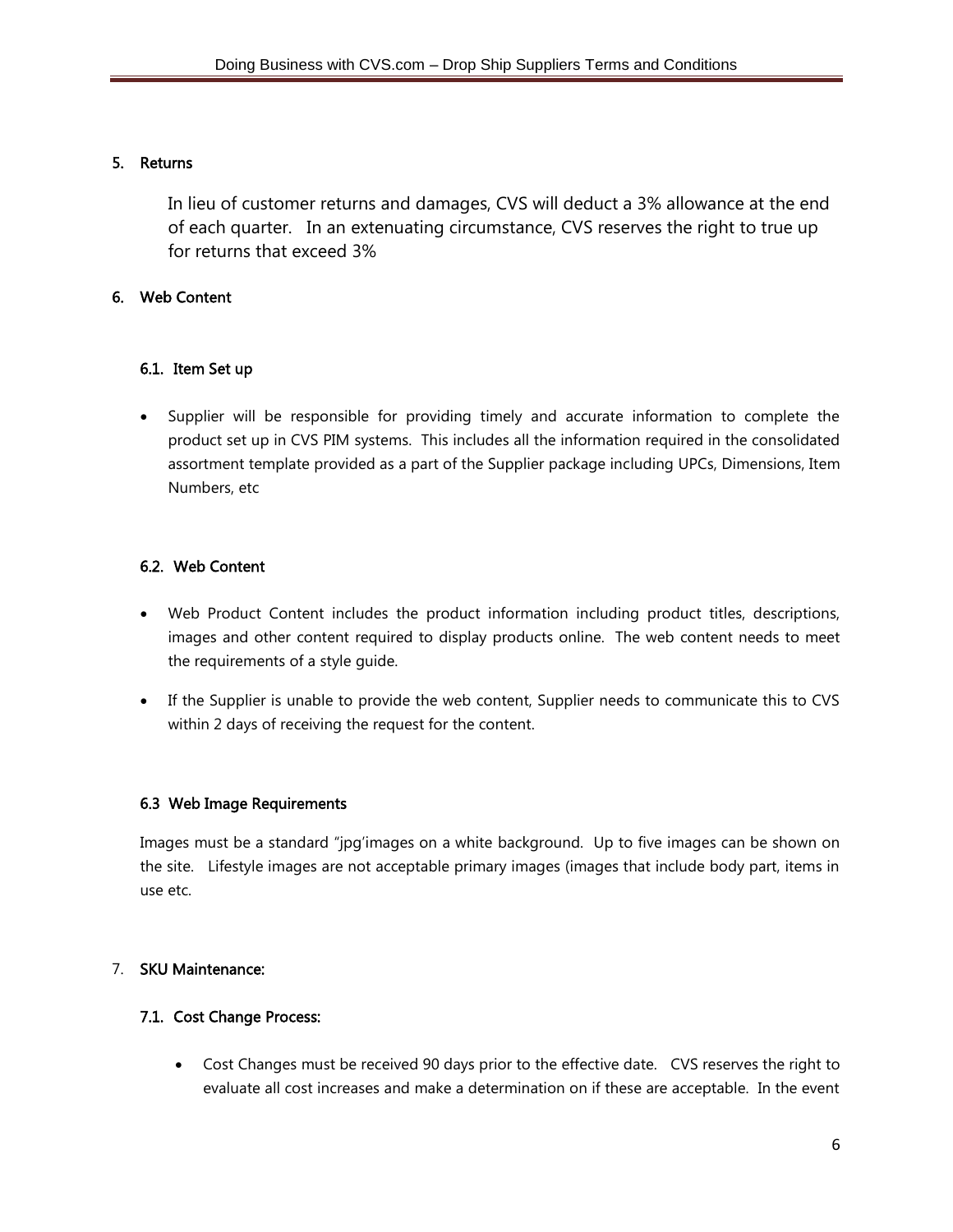there is disagreement on costs, CVS will reserve the right to remove the products from CVS.com.

- All cost changes will be sent to Debra.Armstrong@cvshealth.com
- CVS will not be responsible for any invoicing issues caused from a different cost charged by the supplier before the 90 day period.

#### 7.2. Product Content and Other Changes:

- Supplier shall be responsible for providing CVS with current product information including costs, images, product content
- All product content and imaging changes will be communicated to CVS as soon as possible within a week of the Supplier becoming aware of these
- All product changes will be communicated to **[DCProductionChangeAdmin@cvscaremark.com](mailto:DCProductionChangeAdmin@cvscaremark.com)** with the subject line containing the naming convention Vendor Name\_Product Change\_Date (Format: 00/00/00).

#### 8. Product Recalls:

- Supplier will be responsible for communicating product recalls to CVS as soon as a recall is announced. Supplier shall also ensure that any orders in transit for recalled products are stopped prior to shipment if possible.
- All recalls will be communicated to [DCProductionChangeAdmin@cvscaremark.com](mailto:DCProductionChangeAdmin@cvscaremark.com) with the subject line containing the naming convention Vendor Name\_Product Recall\_Date (Format: 00/00/00). Please provide the following information when communicating recalls:
	- o Vendor/Merchant SKU and UPC of affected product(s)
	- o Effective date of the recall
	- o Detail/Reason of recall including if possible FDA or US Consumer Product Safety Commission URL
	- o Item should be discontinued from inventory feed immediately